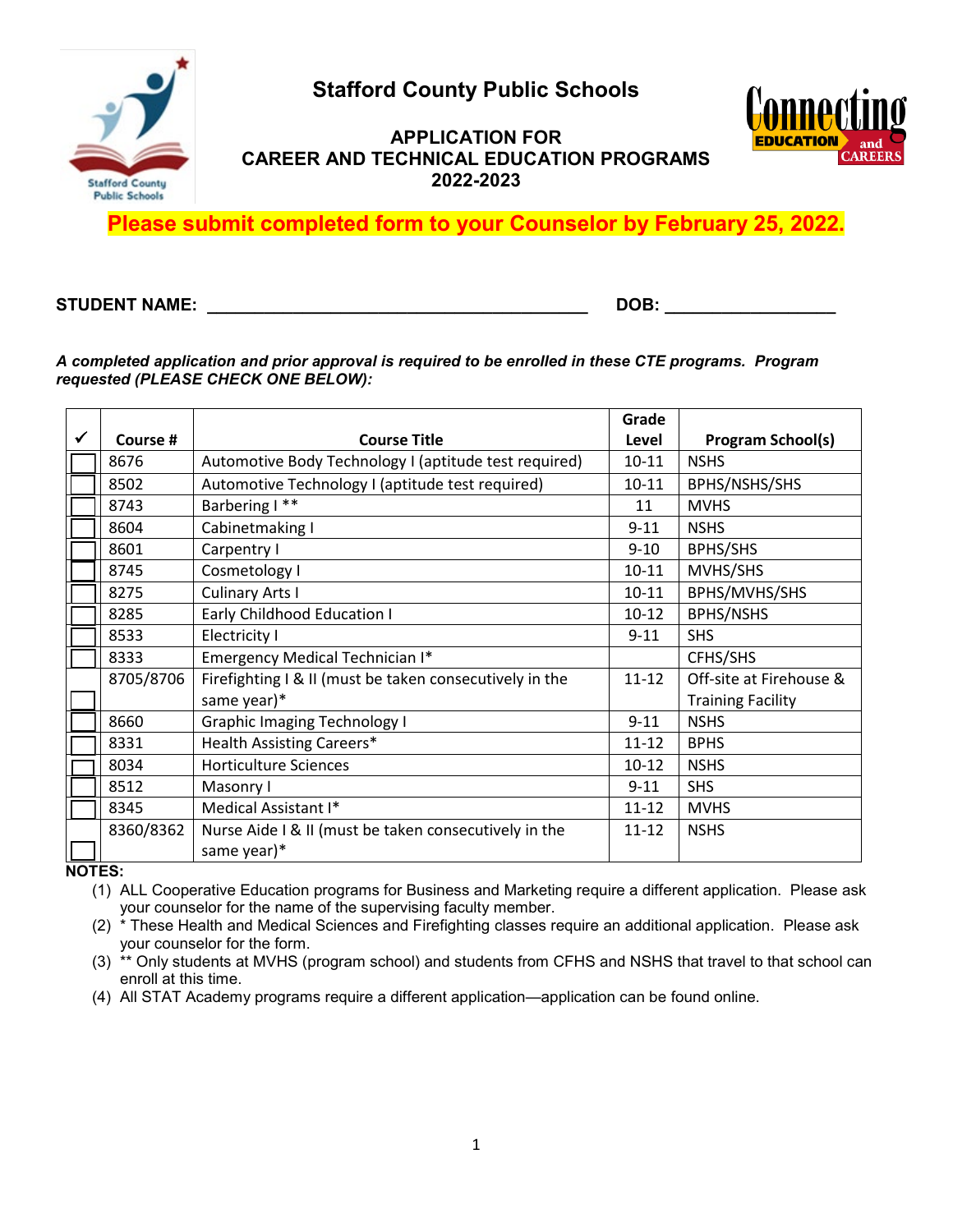| <b>PERSONAL INFORMATION:</b>                                                                                                                                                                                                         |  |              |                                      |
|--------------------------------------------------------------------------------------------------------------------------------------------------------------------------------------------------------------------------------------|--|--------------|--------------------------------------|
| Base High School (Please check one): BPHS LICFHS LINSHS LIMVHS                                                                                                                                                                       |  | $\sqcup$ SHS |                                      |
| Graduation Year: <u>contract and the set of the set of the set of the set of the set of the set of the set of the set of the set of the set of the set of the set of the set of the set of the set of the set of the set of the </u> |  |              |                                      |
|                                                                                                                                                                                                                                      |  |              |                                      |
|                                                                                                                                                                                                                                      |  |              |                                      |
| Home Phone: <u>________________________________</u>                                                                                                                                                                                  |  |              |                                      |
|                                                                                                                                                                                                                                      |  |              | Evening Phone: _____________________ |
| Daytime Phone: ______________________________                                                                                                                                                                                        |  |              |                                      |
|                                                                                                                                                                                                                                      |  |              |                                      |
| Daytime Phone: _________________________                                                                                                                                                                                             |  |              |                                      |

Please write a brief statement on why you would like to be enrolled in the program.

Identify your goals

What are your skills?

What are your interests?

*The following statements must be signed by the appropriate individuals before this application is complete.*

#### *STUDENT:*

I understand that my application will be evaluated in the following areas: 1) attendance record, 2) teacher recommendation, and 3) career goals, skills, and interests provided on application.

Student's signature Date: \_\_\_\_\_\_\_\_\_\_\_\_\_\_\_\_\_\_\_\_\_\_\_\_\_\_\_

# *PARENT/GUARDIAN:*

My child has permission to participate in the Career and Technical Education Program in Stafford County Public Schools. I understand that my child will be evaluated & assigned based on the above areas.

| Parent/Guardian's signature |
|-----------------------------|
|-----------------------------|

Date:  $\frac{1}{\sqrt{2\pi}}$